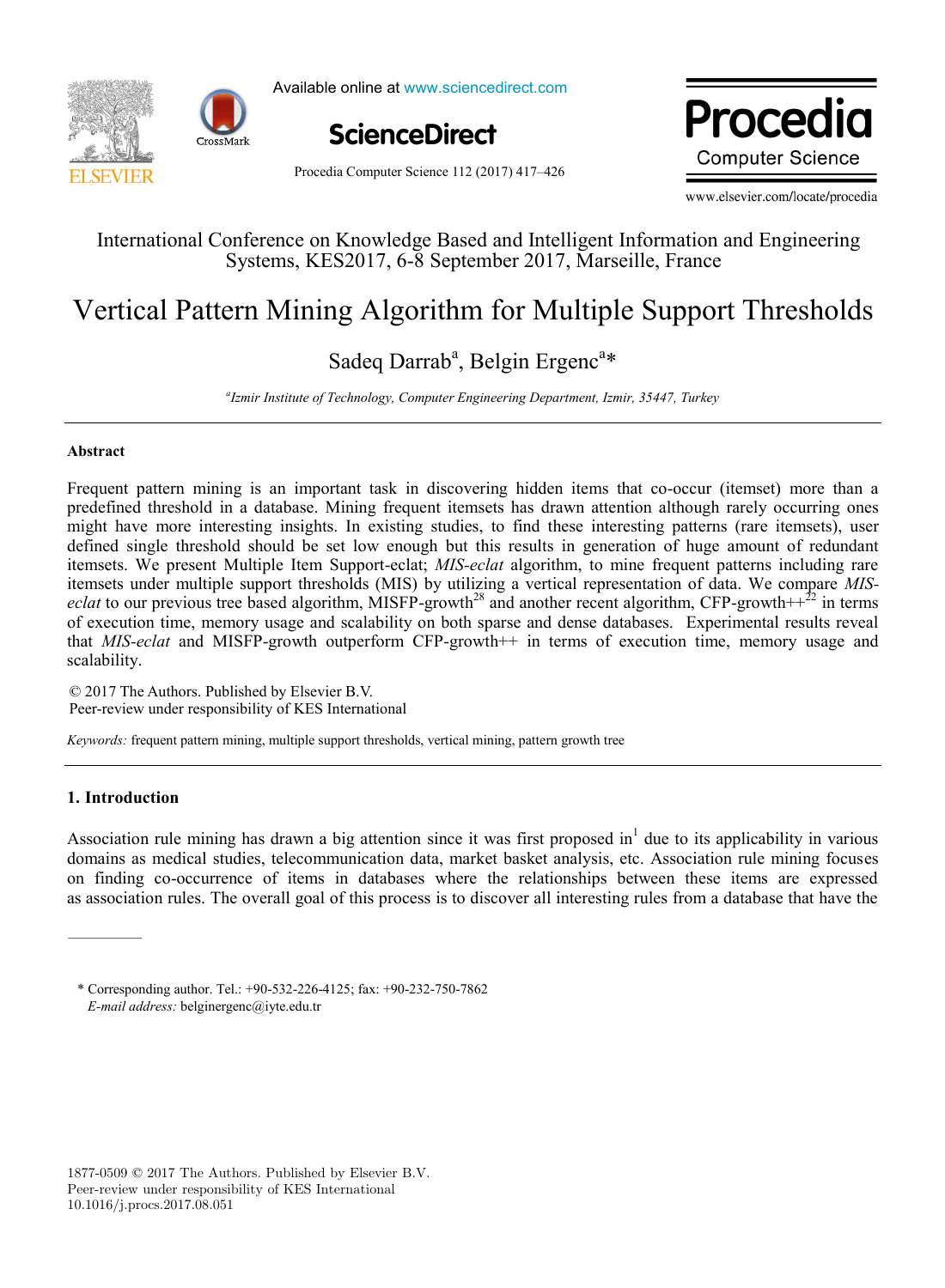form:  $X \rightarrow Y \mid X \cap Y = \emptyset$  where X and Y are the set of items in the database. An interesting rule should satisfy two statistical measures defined by the user and known as minimum support threshold denoted as *minsup* and minimum confidence threshold denoted as *minconf. Minsup* refers to the percentage of transactions in the database that contain X∪Y whereas *minconf* refers to the conditional probability of finding X∪Y given the transactions that contain X. An itemset is frequent if its support exceeds *minsup,* an association rule is frequent if its confidence exceeds *minconf.*

Frequent association rules can be found in two consecutive steps; 1. Generation of all frequent patterns that satisfy a given *minsup*, 2. Generation of association rules which satisfy both of *minsup* and *minconf,* from frequent patterns found in step 1. Since the first step is computationally expensive almost all research on association rule mining focuses on generating frequent patterns that frequently co-occur (itemset) in a database. For the same reason, association rule mining, frequent pattern mining and frequent itemset mining are used interchangeably.

Since the introduction of frequent itemset mining<sup>1</sup>, most of the well-studied algorithms, such as Join-based algorithms<sup>1,2,3,4,5,6,7,8</sup>, Tree-based algorithms<sup>9,10,11,12</sup> or Vertical Mining <sup>13,14</sup> employ the uniform *minsup* at all levels. Using single *minsup* allows the utilization of downward closure property which says "any subset of frequent itemset should be frequent" and reduces the search space and computation cost considerably. Thus, these algorithms avoid a huge amount of infrequent itemsets from being processed. However these algorithms assume that all items in the database have the same nature and similar frequencies but this assumption is not true for real-life applications. In many applications, some items appear very frequently in the database whereas others hardly ever appear. Users require finding not only frequent itemsets but rare items as well. To identify the frequent and rare itemsets, single *minsup* is not adequate since when *minsup* is set low, the number of frequent itemsets goes up dramatically, and the performance of these algorithms degenerates quickly. If *minsup* is set too high, interesting rare patterns may be missed. This problem is called rare item problem<sup>15</sup>. Rare item problem is also studied in tasks like classification<sup>30</sup> or periodic pattern mining<sup>31</sup>, in this paper we only consider mining both frequent patterns and rare ones by utilizing Multiple Item Support (MIS) thresholds instead of single support threshold, in association rule mining process.

Several algorithms are studied to reduce search space and execution time while generating frequent patterns under MIS15,16,17,18,19,20,21,22,23,24,25,28. These algorithms overcome the rare item problem by discovering the complete set of frequent patterns including rarely occurring ones since they apply different support threshold to each item. These algorithms can be classified in terms of search strategies as breadth-first search algorithms 15,16,17,18,19 and depth-first search algorithms<sup>20, 21, 22, 23,24,25,28</sup>. Breadth-first search algorithms which are based on Apriori algorithm scan the databases many times with their candidate generation-and-test approach. In order to overcome this weakness, depthfirst search algorithms based on FP-Tree structure are proposed. These algorithms require database scan at most twice since FP-Tree holds all necessary information that is needed in mining process. However, these algorithms are still far from being efficient since they require huge amount of memory due to the management of irrelevant nodes and high execution time for tree operations in pre-mining phase as pruning and reconstruction. There is no algorithm that is devised for multiple item support thresholds that uses vertical representation of data and discarding property.

In this paper; we present a new itemset mining under MIS algorithm; *MIS-eclat* and compare it to our previous algorithm MISFP-growth<sup>28</sup> and another recent algorithm, CFP-growth+ $+22$ . *MIS-eclat* 1) utilizes the vertical representation of data to find the support of itemsets, and 2) constructs AdjacencyMIS structure with useful items that have support greater than the least MIS in order to increase efficiency in terms of execution time and memory usage. In order to be self-contained, we revisit our previous algorithm, MISFP-growth<sup>28</sup> that is pattern growth tree based. To assess the performance of these algorithms, execution time, memory usage and scalability experiments are conducted on both sparse and dense databases in comparison to a recent tree based algorithm;  $CFP$ -growth++ $^{22}$ . The experimental results show the superiority of *MIS-eclat* and MISFP-growth algorithms in comparison to CFPgrowth++, in terms of runtime and memory usage. The results also show that *MIS-eclat* and MISFP-growth scale up much better than CFP-growth++ as the size of database increases except with dense databases.

The organization of the paper is as follows: in section 2, we give preliminaries of the challenge. In section 3, *MISeclat* is presented and MISFP-growth is revisited to be self-contained. Experimental results are shown in section 4 while the related work is discussed in section 5. Conclusion remarks are given in section 6.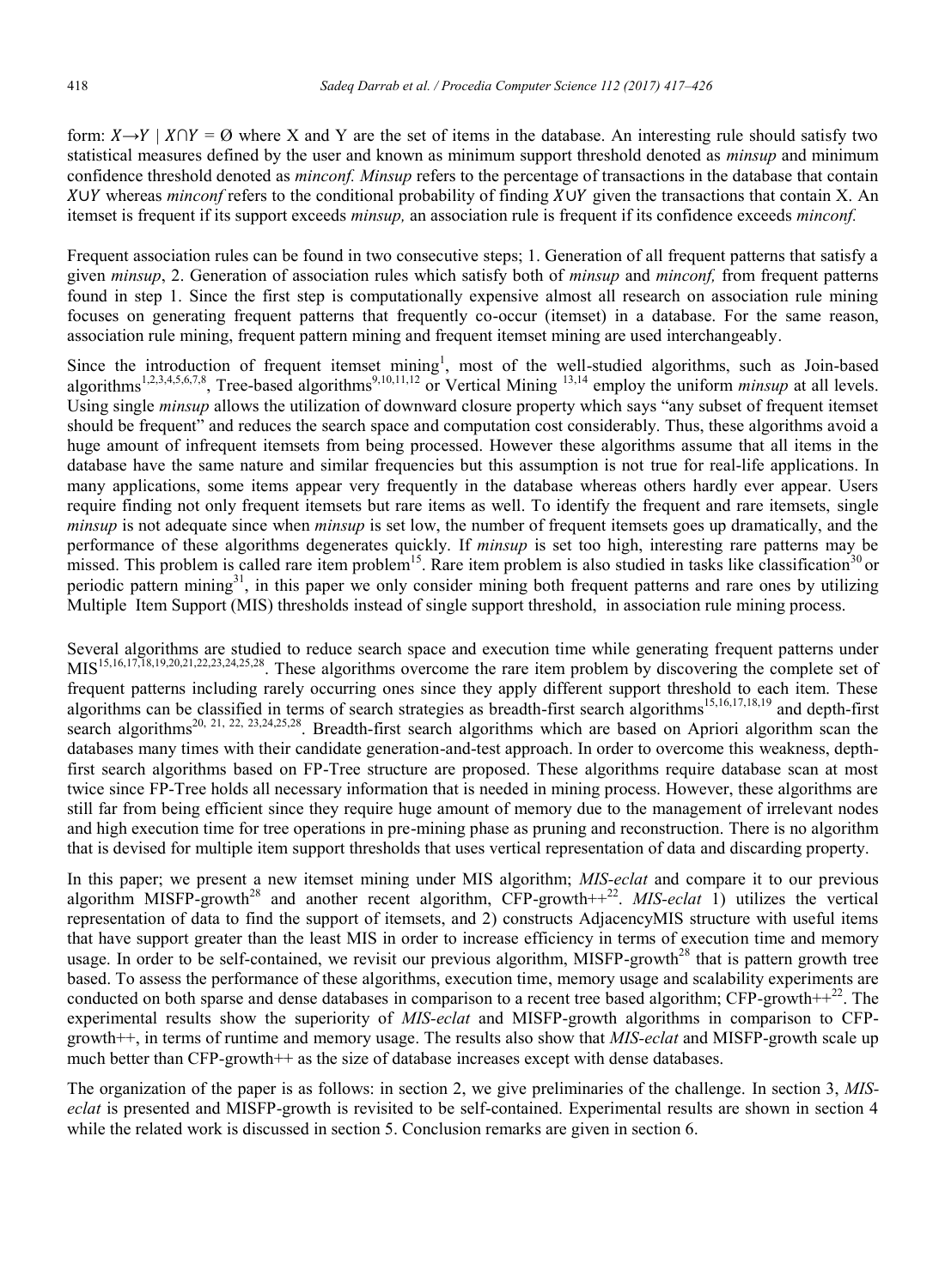# **2. Preliminaries**

In this section, we introduce the basic terminology related to frequent pattern mining under single and multiple thresholds. Let  $I = \{i_1, i_2, \ldots, i_m\}$  represent the set of m distinct items, and  $D = \{T_1, T_2, \ldots, T_n\}$  be a transaction database where Ti (i ∈ [1...n]) is a transaction, which contains a set of items in I. A transaction can be defined as  $T_i = (TID_i, IID_i)$ X), which is a tuple has number TID and contains an itemset  ${X}$ . The itemset  $X = {x_1, x_2, ..., x_k}$  is a set of k items in T. Thus, the itemset  $\{X\}$  have at least one item and at most all items in specific transaction. The itemset that contains K items is called K-itemset. If support of the itemset is greater than or equal to *minsup*, then it is a frequent pattern. The support of the itemset X, denoted as  $\text{sup}(X)$ , is the number of transactions that contain  $\{X\}$  in DB.

**Frequent Pattern with Single Threshold:** Let D be a transaction database over a set of items I, and *minsup* is minimum support threshold given by the user. The set of frequent patterns in D are the patterns which exceed *minsup.* As an example, suppose there are two itemsets:  $K = \{x, y, z\}$  and  $Z = \{n, m\}$  with actual support = 70%, 40%, respectively in a given database and the *minsup* is set at 50%. According to given definition above, the K itemset is frequent as its support exceeds *minsup* = 50%, whereas Z is infrequent its support does not satisfy *minsup*.

**Frequent Pattern with Multiple Thresholds:** Let I be a set of I items  $I = \{i_1, ..., i_n\}$ , an itemset  $X = \{i_1, ..., i_k\}$ , the minimum item support (MIS) of itemset X is defined as follows:  $MIS(X)=MIN\{MIS(I_1),MIS(I_2),\ldots,MIS(I_k)\}\$ . As an example assume that an itemset  $K = \{x, y, z\}$  has an actual support = 8% in a given database. Suppose that the MIS of items are given as:  $MIS(x) = 5\%, MIS(y) = 10\%, MIS(z) = 15\%$  and actual supports of items are given as:  $\sup(x) = 10\%$ ,  $\sup(y) = 9\%$ ,  $\sup(z) = 11\%$  then the MIS of the itemset K can be defined as: MIS(K)=MIN  ${MIS(x)=5\%$ ,  $MIS(y)=10\%$ ,  $MIS(z)=15\%$  = 5%. Thus, the itemset K is frequent with support = 8%, which exceeds MIS of  $K = 5\%$ . This is called downward closure property with MIS; in another words, any itemset containing an item with support less than the lowest minimum support threshold cannot be considered as frequent.

| Table 1. Transaction database D |               |               |  |  |  |  |  |
|---------------------------------|---------------|---------------|--|--|--|--|--|
| TID                             | Item          | Ordered items |  |  |  |  |  |
| 100                             | d, c, a, f    | a, c, d, f    |  |  |  |  |  |
| 200                             | g, c, a, f, e | a, c, e, f, g |  |  |  |  |  |
| 300                             | b, a, c, f, h | a, b, c, f, h |  |  |  |  |  |
| 400                             | g, b, f       | b, f, g       |  |  |  |  |  |
| 500                             | b, c          | b, c          |  |  |  |  |  |

Table 2. MIS and actual support of items in D

| Item           | a | r | e | ø |  |
|----------------|---|---|---|---|--|
| MIS value      |   |   |   |   |  |
| Actual support |   |   |   |   |  |

#### **3. Frequent Pattern Mining for MIS**

In this section, we explain our algorithms to mine frequent patterns with multiple support thresholds. In the first subsection, the new proposed algorithm, *MIS-eclat*, is introduced. In the second subsection the bottom-up tree based algorithm, MISFP-growth<sup>28</sup>, is revisited to be self-contained. We start by explaining a motivating example that will be used in the presentation of the algorithms. A sample database is given in the Table 1. Multiple support threshold of each item is given in the Table 2. Last row of Table 2 shows actual support of each item in the database D. In the right most column of Table 1, items in the transactions are in decreasing order of their multiple support thresholds.

In *MIS-eclat* algorithm, the process of mining frequent patterns is done by utilizing a vertical representation of databases. Similar to MISFP-growth algorithm, this algorithm follows bottom-up approach to extract the complete set of frequent patterns. To mine the complete set of frequent patterns including rare ones, it avoids scanning database multiple times instead it scans at most twice. MIS-eclat is similar to Eclat algorithm<sup>13</sup>. MIS-eclat is used to mine frequent patterns including rare itemsets based on multiple support thresholds whereas the original one is used to mine frequent patterns under single threshold. In MISFP-growth<sup>28</sup>, the process of mining frequent patterns is done by utilizing the growth tree and bottom-up search strategy. Bottom-up strategy builds itemset combinations from smallest to the largest like FP-growth<sup>9</sup>. Main difference of the subject algorithm from FP-growth is its capability of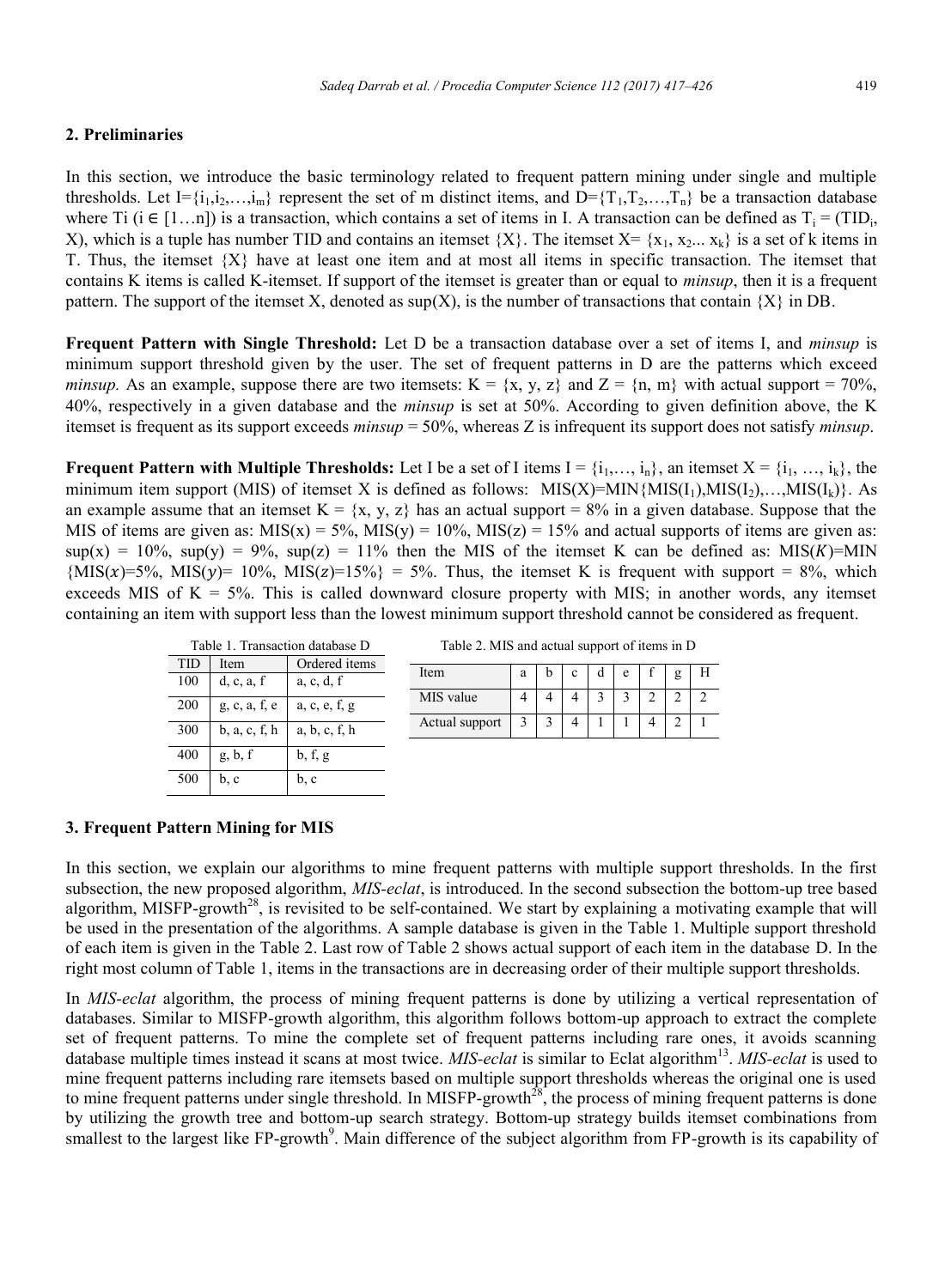finding frequent patterns based on multiple support thresholds instead of unique minsup given by the user. MISFPgrowth has two steps; 1) construction of the pattern growth tree 2) generating frequent patterns from the tree.

Both algorithms use discarding property which says any item that has support less than minimum of MIS (MIN-MIS) is discarded and is not used. Let us go through our motivating example to explain this property. The least minimum support threshold in this example is 2 as seen from MIS values in the second row of Table 2. Thus items {d, e, h} can be discarded since their actual support is less than 2. The discarding property is utilized to build AdjacencyMIS and MISFP-Tree by only promising items that have support more or equal to MIN-MIS.

# *3.1. MIS-eclat algorithm*

*MIS-eclat* algorithm is a novel algorithm for mining frequent patterns including rare patterns. It is an extended version of Eclat algorithm<sup>13</sup> to find frequent patterns under multiple support thresholds. The difference between our algorithm and Eclat is as follows; 1) the items in *MIS-eclat* is in increasing order according their MIS, 2) the Tidset itself is built with items that have support no less than MIN-MIS and 3) it works to mine frequent patterns including rare itemsets under MIS instead of single threshold. It finds frequent patterns under multiple support thresholds by utilizing a vertical representation of data called *AdjacencyMIS* structure. This structure is built to hold items and their Tidset. Items that have support less than MIN-MIS will not be added to this structure since they play no role to generate frequent patterns. Furthermore, we use *AdjacencyMIS* structure to find the support of all itemsets.

| Table 3. AdjacencyMIS for the database in Table 1 |                        |     |     |     |  |  |  |  |
|---------------------------------------------------|------------------------|-----|-----|-----|--|--|--|--|
| item                                              | Tidset of transactions |     |     |     |  |  |  |  |
|                                                   | 100                    | 200 | 300 | 400 |  |  |  |  |
| g                                                 | 200                    | 400 |     |     |  |  |  |  |
| a                                                 | 100                    | 200 | 300 |     |  |  |  |  |
| b                                                 | 300                    | 500 | 500 |     |  |  |  |  |
| c                                                 | 100                    | 200 | 300 | 500 |  |  |  |  |

The main processes of this algorithm can be summarized as follows;

1- Scan database once to find actual support of items,

2- Find the least minimum support threshold, MIN-MIS,

3- Build *AdjacencyMIS* of items that have support no less than MIN-MIS,

4- Find the single frequent patterns, FP, with items that have support greater or equal to MIN-MIS and order them in increasing order of their MIS,

5- Extract Frequent patterns, FPs, for each frequent item, i, whose support no less than its predefined MIS(i),

- 5.1- Create a candidate itemsets for suffix item, i, for all items in step 4,
- 5.2- Find the support of the candidate itemset using *AdjacencyMIS* in step 3,
- 5.3- Add the frequent itemset that have support no less than MIS(i) to FPs,
- 5.4- Repeat step 5.1 to 5.3 for all items found in step 4.

Let us understand how *MIS-eclat* algorithm with our motivating example given in Table 1 and Table 2.

1- Scan database once to find the support of items that can be found in the last line of Table 2.

- 2- Find the lowest minimum support threshold, MIN-MIS  $= 2$ .
- 3- Create the AdjacencyMIS of items that have support greater than MIN-MIS is shown in Table 3.
- 4- The single items that have support greater than MIN-MIS =  $\{f, g, a, b, c\}$ .

5- For all single frequent patterns,  $\{f, g, c\}$  that have support greater than their perspective MIS, extract the frequent patterns that can be generated with each frequent item. The items  $\{a\}$  is not considered since its support = 3 which is less than its MIS = 4. For the same reason, item  ${b}$  is not considered as well.

For item f, the process of generation all frequent patterns from f can be done as follows. All itemsets that can be generated from item f should satisfy the minimum support threshold of item,  $f = 2$  since items is ordered in increasing order according their MIS. From the Table 3, item g occurs twice with item f, in transactions 200 and 400. Thus, itemset  $\{fg\}$  is frequent since its support not less than MIS value of item f. The itemset,  $\{fa\}$  with support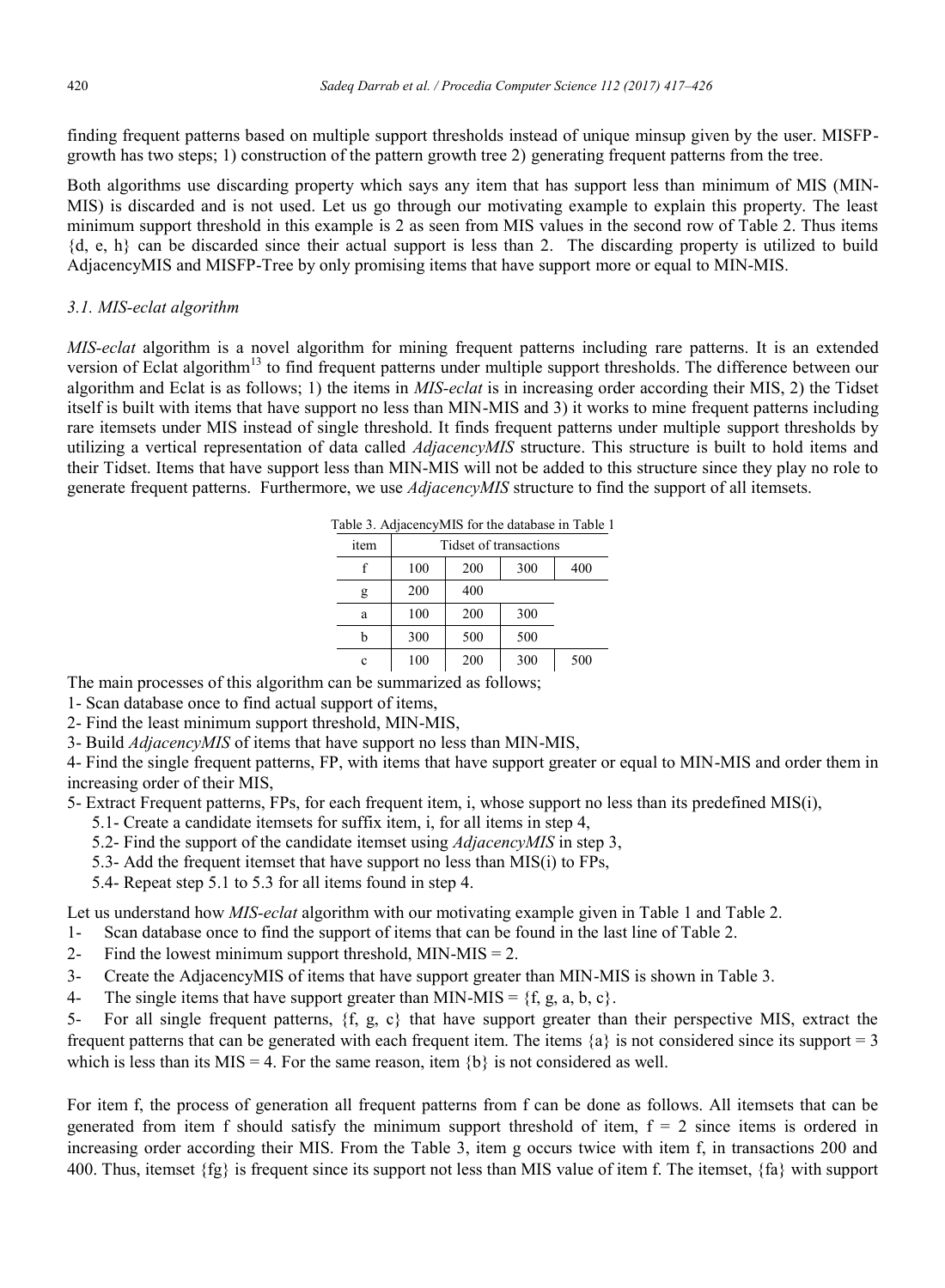$=$  3 (intersection of item f and a) is frequent since it satisfies the minimum support value of item  $f = 2$ . Similarly, all frequent patterns that can be found from item f are  $\{fg: 2, fa: 3, fb: 2, fc: 3, fac: 3\}$ . The process is terminated, since there is no 2-frequent itemsets or more can be generated from either item g or item c. For example, ga just occurs once together. So, it is not frequent since it does not exceed MIS value of item g. Thus, the complete set of frequent patterns are {f: 4, g: 2, c: 4, fg:2, fa: 3, fb: 2, fc: 3, fac: 3}.

#### *3.2. MISFP-growth algorithm*

*MISFP-growth* (Multiple Item Support Frequent Pattern growth) algorithm finds frequent patterns under multiple support thresholds by utilizing a pattern growth tree called MISFP-Tree<sup>28</sup>. This tree is formed by scanning all the transactions of the given database. The items placed in the tree are the ones that obey discarding property which captures the idea of "the items that have support less than MIN-MIS can play no role to create any frequent patterns".



Table 4. The complete set of frequent patterns

| Suffix<br>Item | Minsup | <b>Conditional Pattern</b><br>Base        | Conditional<br>trees                    | Frequent<br>Patterns       |
|----------------|--------|-------------------------------------------|-----------------------------------------|----------------------------|
| ġ              | 2      | ${a, c, f:l}, {b, f:l}$                   | ${f:2}$                                 | fg:2                       |
|                | 2      | ${a, c : 2}, {a, b, c : 1}.$<br>$\{b:1\}$ | $\{a:3\}, \{c:3\},\$<br>${b:2}, {ac:3}$ | af:3, cf:3,<br>bf:2, acf:3 |
| c              |        | ${a:2}, {a,h:1}, {b}$                     |                                         |                            |
|                |        | $\{a:1\}$                                 |                                         |                            |
|                |        |                                           |                                         |                            |

Fig. 1. MISFP-Tree after adding all transactions.

The steps of *MISFP-growth* algorithm can be best understood using our motivating example. MISFP-Tree is built from the database given in Table 1 and predefined minimum support values given in Table 2;

- 1. Scan database once to find out the support of items in the database D as shown in the second row of the Table 2.
- 2. Find out the least minimum support threshold among all minimum item support thresholds: MIN-MIS = 2.
- 3. Scan database once again to construct MISFP-Tree with the items in the right column of the Table 1. The process of inserting transactions into the tree works as follows;
- 4. The root of MISFP-Tree is created and labeled as "null".
- 5. For each transaction; items that have support greater or equal to 2, are inserted into the tree in descending order in term of their minimum item support thresholds. The first branch of MISFP-Tree is created by adding the first transaction {a, c, f}. The count of each node in this path is assigned by 1. For the second transaction {a, c, f, g}; since it shares the prefix  $\{a, c, f\}$  with the first transactions, the count of each node along the prefix is increased by 1, a new node  $(g:1)$  is generated and linked as child of  $(f:2)$ . By repeating same steps, consecutive transactions are added to the tree. Nodes that have the same item-name are linked in sequence by node-links starting from head of node-link of MIN-MIS frequent header table as seen in Fig.1.
- 6. For the generation of frequent patterns under multiple item support thresholds MISFP-growth algorithm uses the similar procedure of CFP-growth+ $+2^2$ . However it does do not require pruning and reconstruction of the growth trees since MISFP-Tree keeps items with support greater than MIN-MIS. This feature brings the advantage of not dealing with useless items in frequent pattern generation step. MISFP-Tree building algorithm and frequent pattern generation phase is explained in<sup>28</sup>. Complete set of frequent patterns is shown in Table 4.

#### **4. Performance Evaluation**

In this section,  $MIS-eclat$  and MISFP-growth are compared to a recent tree based algorithm, CFP-growth++ $^{22}$  using four real databases with different characteristics. We first explain experimental environment and the databases in the first subsection and then we show the results of execution time, memory usage and scalability.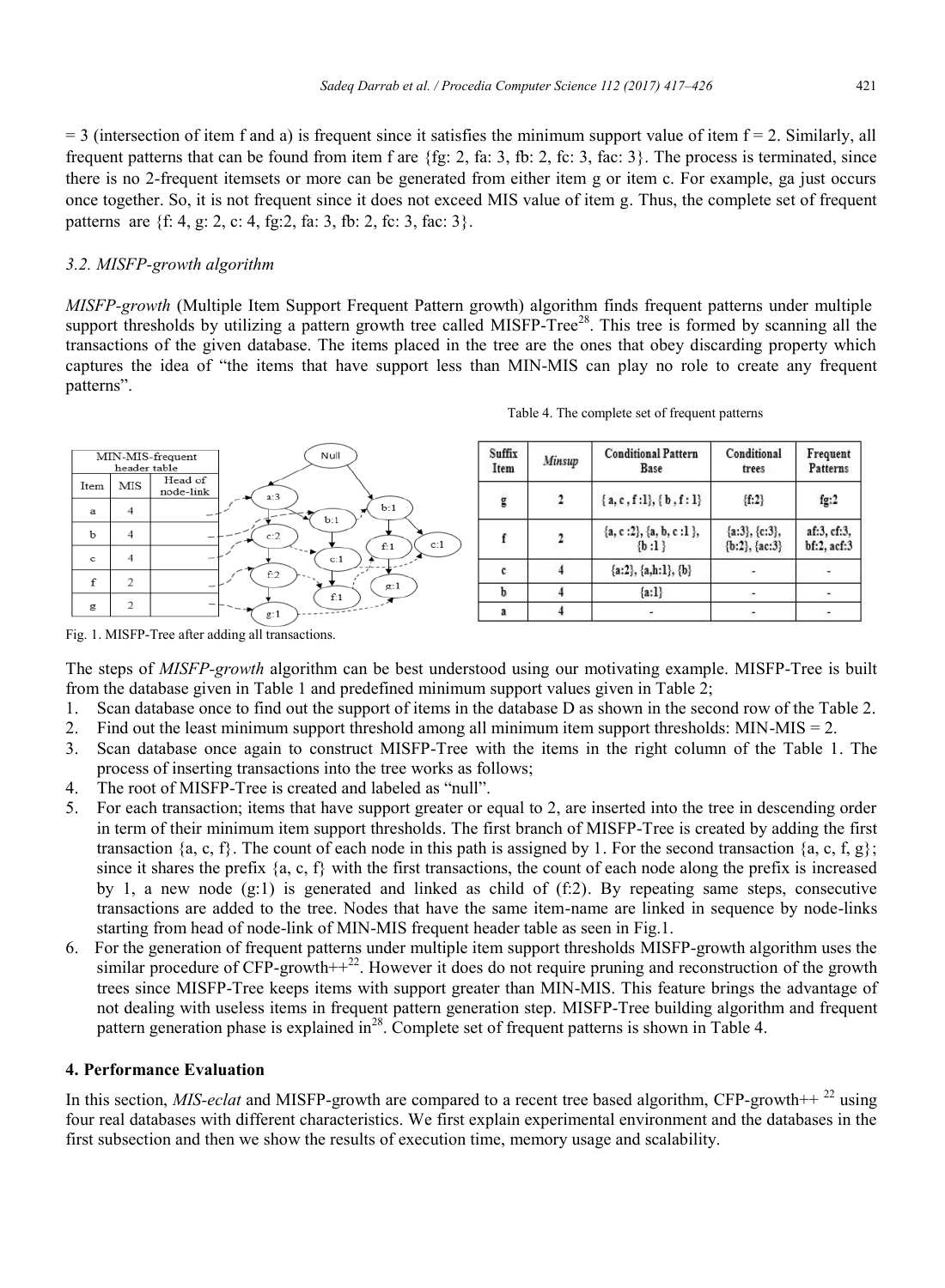#### *4.1. Experimental Environment*

All experiments are executed on an Intl(R) core i7 -5500u CPU@ 3.40 GHz with 8GB main memory, running on Microsoft Windows 10 operating system. The java source code of  $CFP\text{-}growth++$  has been downloaded from<sup>30</sup>. All the programs are converted and implemented in C#. We conduct our experiments on four real word databases which are widely used for evaluating frequent pattern mining algorithms; Retail, BMS-POS, Kosarak and BMSWebView2. The important characteristics of these databases and execution parameters are shown in Table 5. The last column of this table stands for the range of frequent patterns that are generated under  $\alpha = [1...10]$  by all algorithms. The density of database (second column of the table) is: Density (%) = (Average Trans. / # of Distinct Items)  $\times$  100.

| Table 5. Characteristics of databases |                       |              |                                         |                             |                             |       |                                  |
|---------------------------------------|-----------------------|--------------|-----------------------------------------|-----------------------------|-----------------------------|-------|----------------------------------|
| <b>Database</b>                       | <b>Density</b><br>(%) | Size<br>(MB) | # of<br><b>Distinct</b><br><b>Items</b> | Average<br>Trans.<br>Length | # of<br><b>Transactions</b> | LS    | # of Frequent<br><b>Patterns</b> |
| Retail                                | 0.006                 | 4.2          | 16.470                                  | 10.3                        | 88.126                      | 0.01  | $[2, 117 - 7, 097]$              |
| <b>BMS-POS</b>                        | 0.39                  | 1.62         | 1.657                                   | 6.5                         | 515.597                     | 0.01  | $[141-1.085]$                    |
| Kosarak                               | 0.002                 | 30.5         | 41.271                                  | 8.1                         | 990.002                     | 0.01  | [54-383]                         |
| BMSWebView2                           | 0.15                  | 2.26         | 3,340                                   |                             | 77,512                      | 0.001 | $[1, 133 - 14, 536]$             |

The following formula is used for assigning MIS to items that is based on their actual supports<sup>15</sup>. LS stands for the least minimum item support,  $\beta \in [0,1]$  represents the parameter used to control how the minimum support values of items should be related to their occurrences in the database and  $f(i)$  refers to the number of transactions that contain item i (the support of item i).

# $MIS(i) = \begin{cases} f(i) * \beta, & f(i) * \beta > LS \\ LS, & Otherwise \end{cases}$

Notice, if  $\beta = 1$  and  $f(i) \geq LS$ , then the minimum item support threshold values of items are the actual support of items,  $f(i)$ , whereas if  $\beta = 0$ , then there is only one minimum support LS. In our experiments the  $\beta$  parameter is calculated by the following formula:  $\beta = \frac{1}{\alpha}$ . According to this formula, increasing the value of  $\alpha$  leads to, decrease in MIS of items and increase in the number of frequent patterns that are generated. In these experiments, the value of  $\alpha$  is increased in the range of [1-10] and the value of LS is fixed to 0.01 for the three former databases, and 0.001 for BMSWebView2.



Fig. 2. (c) Execution time for Kosarak; (d) Execution time for BMSWebView2.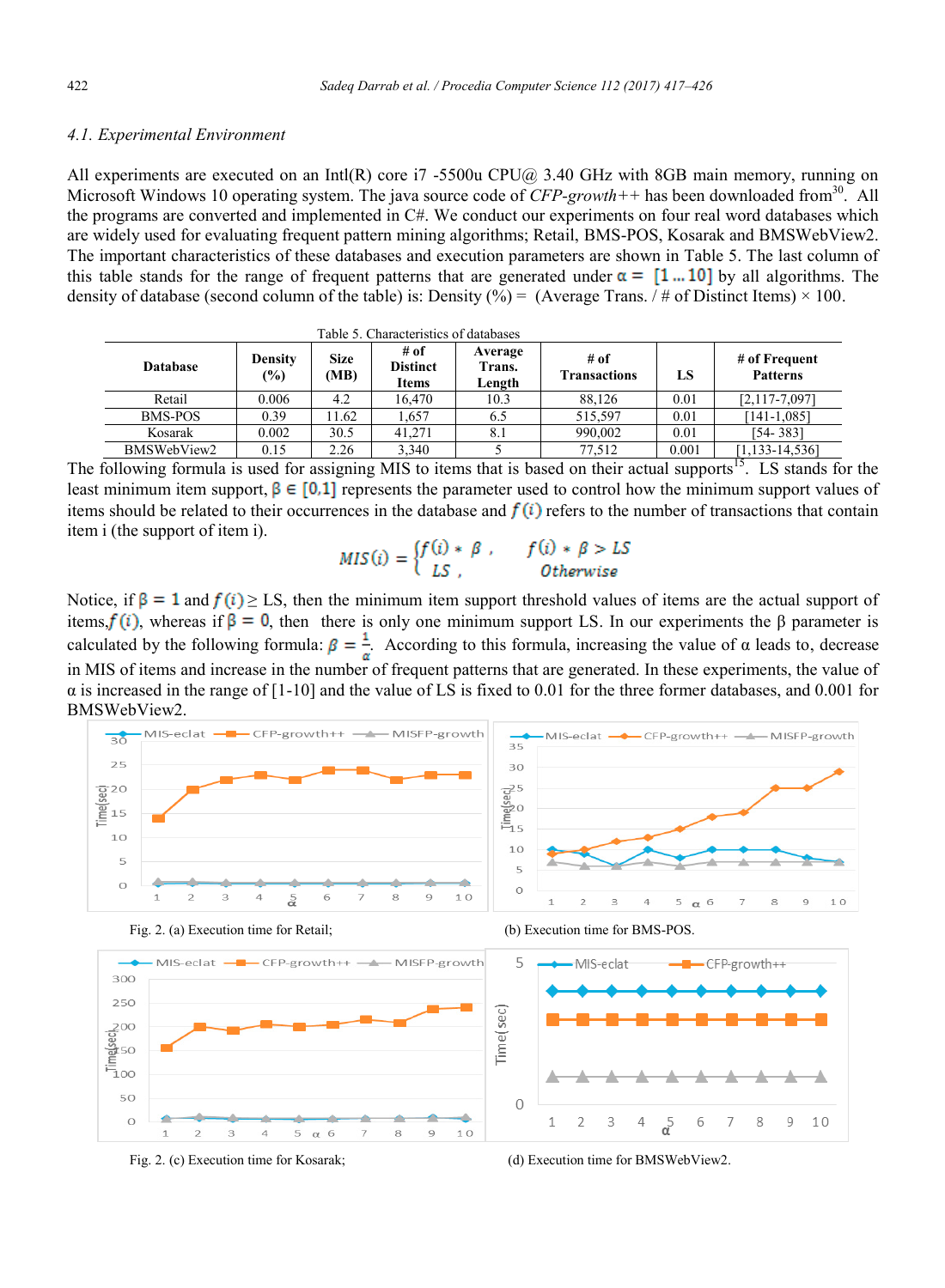#### *4.2. Execution Time*

In this subsection, we compare *MIS-eclat* and MISFP-growth to a state-of-the art algorithm, CFP-growth++, in terms of execution time for all databases shown in Table 5. For the Retail database, Fig.2 (a); MISFP-growth and *MIS-eclat* algorithms perform approximately same, their performance is about 25 orders of magnitude faster than CFP-growth++ for all α values. For the BMS-POS database, Fig.2 (b), MISFP-growth and *MIS-eclat* also perform better for all α values. For the Kosarak database, as seen in Fig.2, (c), both of MISFP-growth and *MIS-eclat* is about 250 orders of magnitude faster than CFP-growth++. MISFP-growth and *MIS-eclat* once again they achieve the similar performance for all  $\alpha$  values. For BMSWebView2, Fig. 2 (d), we can observe that MISFP-growth performs better than the other two. CFP-growth++ is better than *MIS-eclat* on dense database.

#### *4.3. Memory Usage*

In this subsection, we compare *MIS-eclat* and MISFP-growth to a state-of-the art algorithm, CFP-growth++*,* in terms of memory consumption on all databases shown in Table 5. For Retail database, Fig.3 (a), shows that, memory cost of CFP-growth++ is highest one. The memory usage of CFP-growth++ is about 4 and 2 times of that consumed by MISFP-growth and *MIS-eclat* respectively. For BMS-POS database, the performance comparison of the three algorithms is shown by Fig.3 (b). In the graph, it can be noticed that the memory usage of *MIS-eclat* and CFP-growth++ is almost same. For Kosarak database, in Fig.3 (c) it can be observed that MISFP-growth consumes the lowest amount of memory. The memory consumption of MISF-growth and *MIS-eclat* is less than memory usage of CFP-growth++. For BMSWebView2, the memory usage of the three algorithms is shown by Fig.3 (d); once again the memory usage that is used by MISFP-growth is the lowest one among the other algorithms. Also, the deference between *MIS-eclat* and *CFP-growth* is slight.



Fig.3. (c) Memory usage of Kosarak; (d) Memory usage for BMSWebView2.

# *4.4. Scalability*

In this subsection, we compare the performance of *MIS-eclat*, MISFP-growth and CFP-growth++ in terms of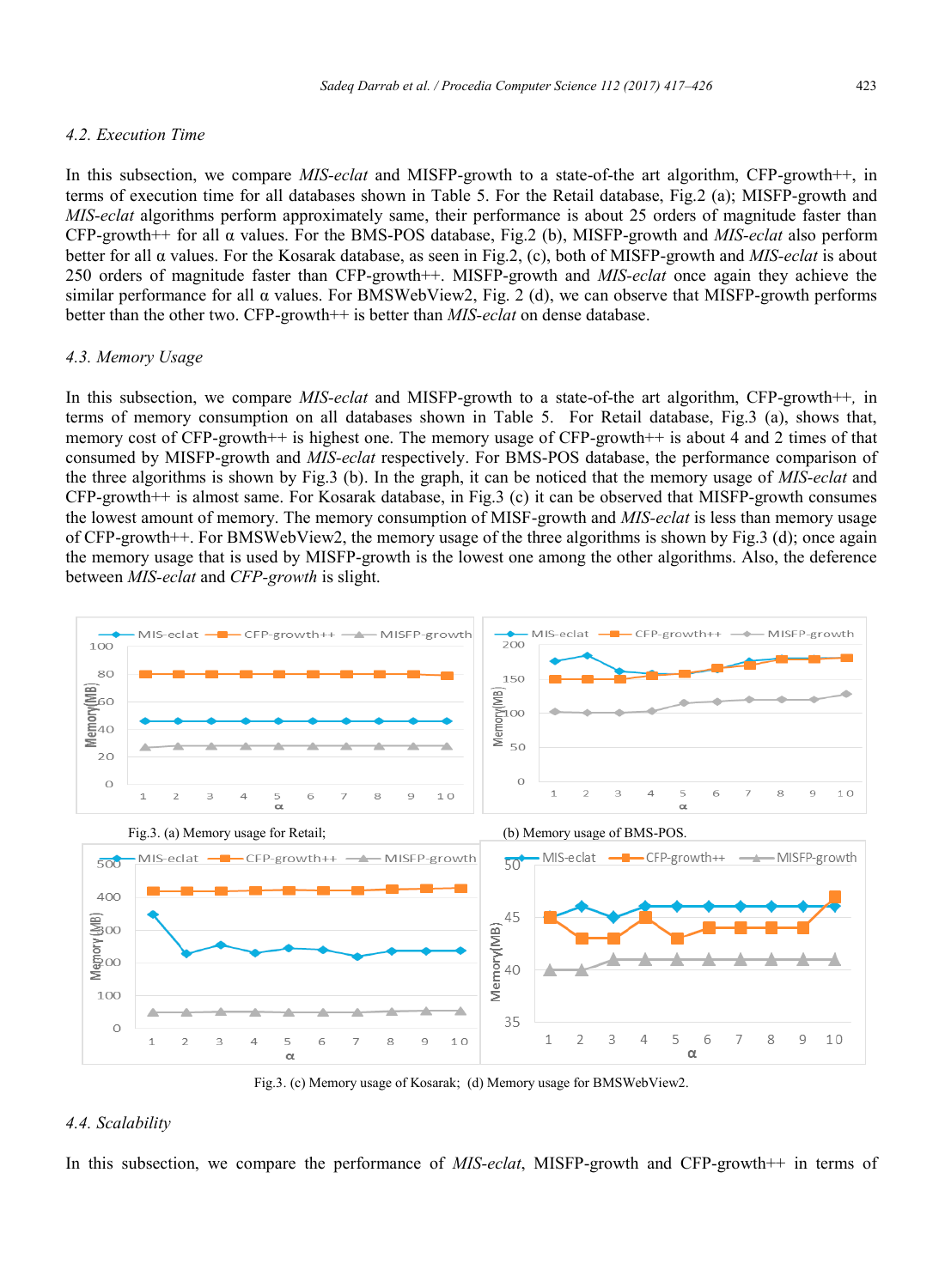increasing the size of databases. In fact the aim of these measurements is to show how MISFP-Tree and AdjacencyMIS structures scale up with the increasing number of transactions. The databases given in Table 5 are decomposed into 10 evenly sections with approximately average 10% of database size and keep aggregating the parts. We set the parameter  $\alpha$  to 4 as it is stated in<sup>15</sup> that this value is common in many real world applications. The LS threshold is set at 0.01, 0.01, 0.01 and 0.001 for Kosarak, Retail, BMS-POS and BMSWebView2 respectively.

Fig. 4. (a), (b), (c) and (d) reveal how the algorithms scale up as the size of the databases increases. As it can be noticed, both of MISFP-growth and *MIS-eclat* algorithms scale much better than the CFP-growth++ algorithm with respect to increasing the size of databases. This is due to the effect of increasing the number of useless items that CFP-growth++ must process by applying pruning and merging operations. Discarding infrequent items by searching through the tree becomes very expensive in MIS-Tree. It can also be seen that the performance of two algorithms while the size of transactions increase is almost the same in dense database like BMSWebView2, since few useless items are discarded and most of the items are frequent while mining with MIS.



#### **5. Related Work**

Numerous studies are proposed to mine the complete set of frequent patterns from large databases. These algorithms are compared in Table 6. In our context, main classification is done with the parameter of support threshold in the last column; "Single" means the algorithm considers unique support threshold to identify the pattern as frequent, "Multiple" means that the algorithm considers different support thresholds in frequent pattern generation. Third column indicates the algorithmic approach; "Join based", "Tree based" or "Vertical Mining".

Join-based algorithms seen in the first row depend on the breadth-first search strategy to find the whole set of frequent patterns that satisfy given *minsup*1,2,3,4,5,6,7. The frequent patterns that are found in the level k are used as seeds to generate the candidate patterns in the level k+1. New database scan is required for each level to find the support of candidate itemsets. Multiple database scan and the candidate generation-and-test approaches of these algorithms are very I/O and memory expensive. Another group of join based-single support algorithms are seen in the second row<sup>8,29</sup>; Matrix Apriori uses matrix to keep the signatures of the transactions to eliminate multiple database scans. Single-support algorithms seen in the third row of the Table 6 are classified as "Vertical Mining" where the data is represented in vertical layout1 $3,14$  where simple intersection operations are used in mining.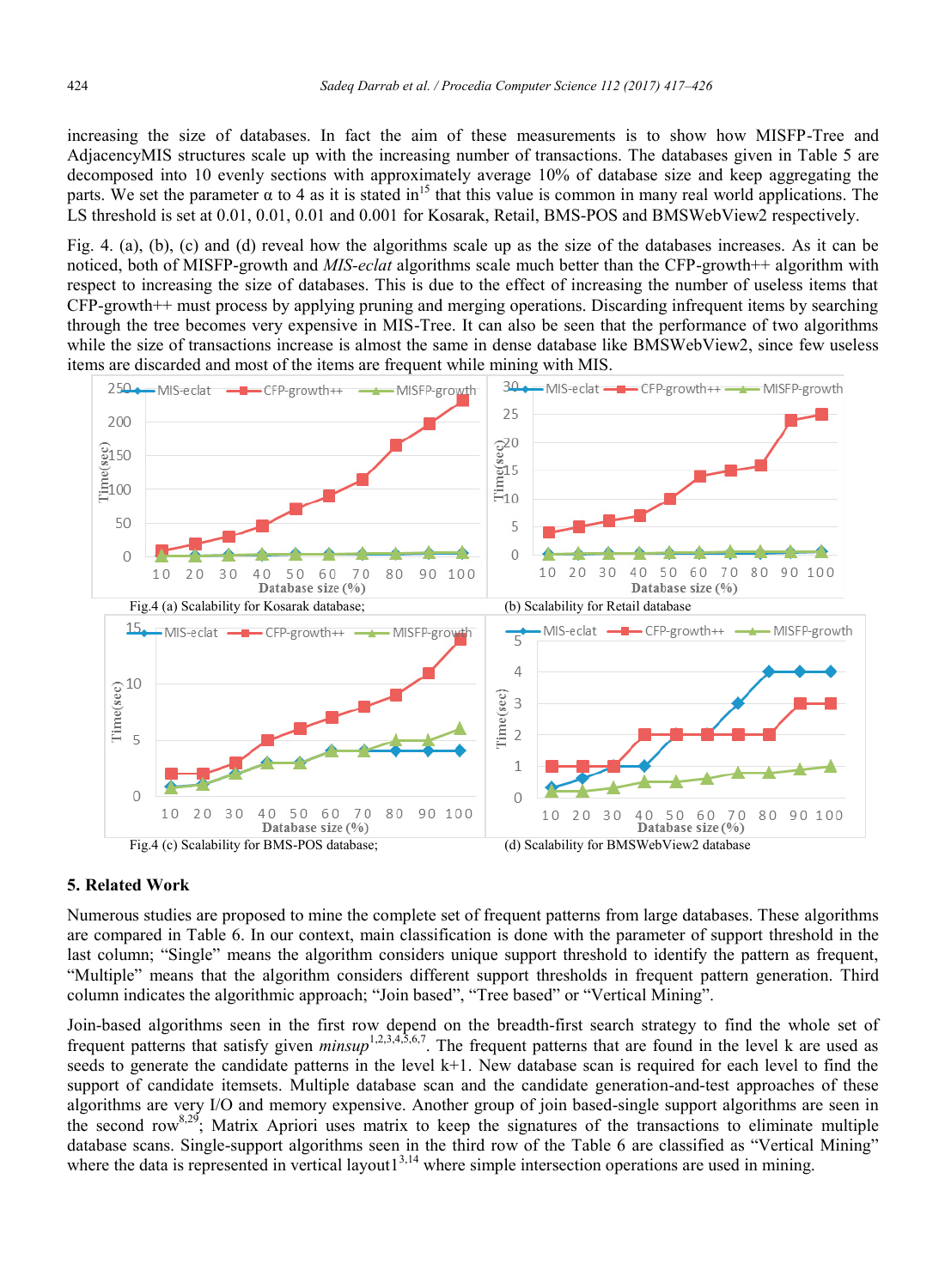In the fourth row we see tree-based-single support algorithms that utilize  $FP$ -Tree structure<sup>9</sup> which is a prefix tree of the lists of frequent items in the transactions. That allows the traversal of the transactions in depth-first order. In these algorithms, the subtree of an itemset is searched only if the itemset is frequent and the search space is shrunk quickly. This enables tree-based algorithms to search for the complete set of frequent patterns by eliminating the number of database scans; it can be said that depth-first search algorithms are usually more efficient than the breadth-first search algorithms. Abovementioned algorithms find out the complete set of frequent patterns based on single *minsup*. Setting a proper minimum support threshold is a crucial issue; low *minsup* causes abundance of meaningless frequent patterns, high *minsup* causes loss of useful patterns (rare item problem)<sup>15</sup>.

| Algorithm                                                           | Algorithmic<br>Approach | Data Structure | <b>Exploration</b><br>Approach | <b>Support</b><br><b>Threshold</b> |
|---------------------------------------------------------------------|-------------------------|----------------|--------------------------------|------------------------------------|
| Apriori and its optimizations <sup>1,2,3,4, 5,6,7</sup>             | Join based              | Hash tree      | Breadth first                  | Single                             |
| Matrix Apriori <sup>8,29</sup>                                      | Join based              | Matrix         | Breadth first                  | Single                             |
| Eclat <sup>13,14</sup>                                              | Vertical mining         | Hash tree      | Vertical                       | Single                             |
| FP-growth and its<br>optimizations9,10,11,12                        | Tree based              | FP-Tree        | Depth first                    | Single                             |
| MSapriori and its<br>optimizations <sup>15,16,17,18,19</sup>        | Join based              | Hash Tree      | Breadth first                  | Multiple                           |
| $FP-MEDiffest27$                                                    | Tree based              | FP-ME, Diffest | Vertical                       | Multiple                           |
| CFP-growth and its<br>optimizations <sup>20,21,22,23,24,25,26</sup> | Tree based              | FP-Tree        | Depth first                    | Multiple                           |

Table 6. Comparison of frequent pattern mining algorithms

The algorithms that find frequent patterns under multiple item support (MIS) assign *minsup* for each item (last column with the value "Multiple"). Frequent itemsets are found if an itemset satisfies the lowest MIS value among the respective items. In<sup>15,16,17,18,19,</sup> the rare item problem is addressed and this group can be classified as join basedmultiple item support algorithms. These studies are based on Apriori algorithm<sup>2</sup>. Therefore, they adopt breadth-first search approach based on candidate-generation-and-test approach and have to scan database several times.  $In^{27}$ , another algorithm, FP-ME, is studied to mine frequent patterns under MIS using vertical representation of data. In this algorithm, the concept DiffSet and Set-Enumeration-tree structure with multiple minimum supports (ME-tree) is utilized in mining process.

To enhance the performance of join-based algorithms, several tree-based algorithms are proposed again focusing on the rare item problem<sup>20,21,22,23,24,25,26</sup>. They utilize FP-Tree structure<sup>9</sup> for storing compressed and crucial information about frequent patterns. These algorithms adopt a depth-first search approach by which they efficiently reduce the search space and avoid the process of candidate-generation-and-test approach. Although the tree-based algorithms try to reduce the search space and database scans and demonstrate better performance than join-based algorithms, they still have high execution times and memory consumption since they need to do heavy tree pruning and merging operations. To our best knowledge, there is only one vertical mining algorithm that is devised for multiple item support thresholds.

# **6. Conclusion**

Numerous frequent pattern mining algorithms have been studied extensively in data mining field. The traditional algorithms mine frequent patterns with single *minsup* threshold and that is not adequate for many real life scenarios. In this paper, we propose a new vertical mining algorithm; *MIS-eclat* to discover the complete set of frequent patterns including the rarely occurred ones. We examine this algorithm in comparison to our previous algorithm, MISFP-growth and another recent algorithm, CFP-growth++*,* on dense and sparse databases. *MIS-eclat* and MISFPgrowth run faster and need less memory than CFP-growth++ on all databases except dense database like BMSWebView2. Both algorithms provide this advantage by using discarding property; eliminating the processing useless items in constructing MIS-Tree and AdjacencyMIS data structures. For the scalability, *MIS-eclat* and MISFP-growth algorithms scale up much better than CFP-growth++ especially in sparse databases.